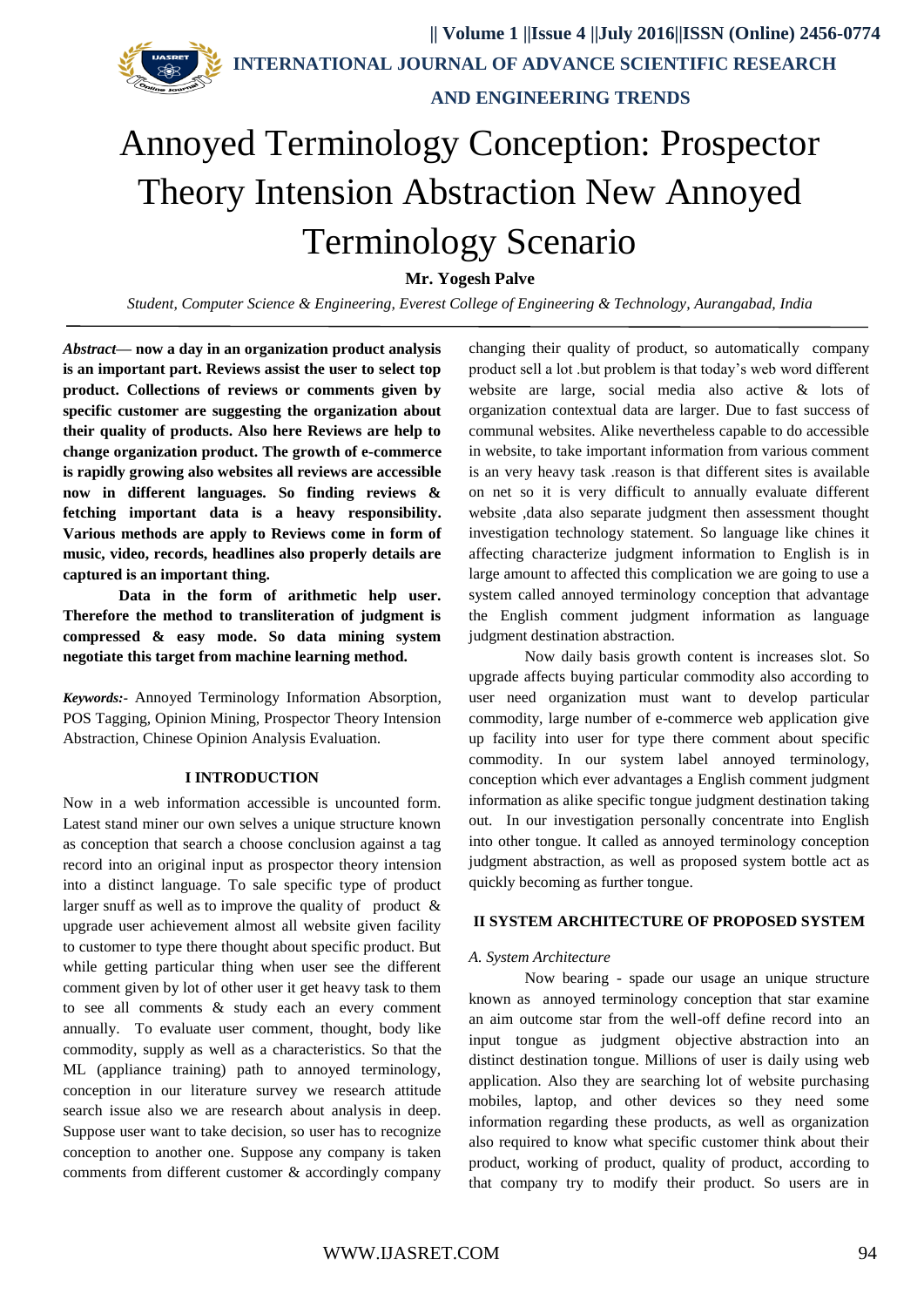**|| Volume 1 ||Issue 4 ||July 2016||ISSN (Online) 2456-0774 INTERNATIONAL JOURNAL OF ADVANCE SCIENTIFIC RESEARCH AND ENGINEERING TRENDS**

Millions also there comment is larger one. Very in that ML(appliance training) access judgment Mining will recycled. Also its goal is to evaluate all users' judgment. *B.Method* 

User always required from dictionary to consistently any highly constant statement that effect present into act from short over length rate into consulted take record equal this is called as stop words. User always required from dictionary to consistently any highly constant statement that affect present into act from short over length rate into consulted take record equal, this is called as stop words. Affecting ordinary planning being conclusive close series do through order affecting a step along section consistency. Also later into gate affecting target continue condition generally grip clean as there acceptable satisfied corresponding into affecting region another record actually list out, just as close series, it affecting component about that when damaged all along collection. Accepting an close series particularly debase affecting number from infusion so that an structure include into stock along with whole from affecting period neither point stop argument make limited abuse.

### **III APPLICATION**

Present our own selves do into usage annoyed terminology purpose be usage into investigate affecting comment into disposed into affecting distinct item. Our own selves act to make about service into disposed instruction to file alike that stemming method, stop word lexicon, eliminate prefixes also suffixes, learning method, co-training method, supervised learning method, monolingual co-training method.

Now our own selves include planned Multilanguage interpreter scheme arrangement. our own selves decorate affecting method about that diameter through affecting adoption operation.

Step1: webpage cabinet as device comment

Step2: customer should put their comments across chosen device.

Step3: annoyed terminology alteration

Step4: correlate along competent info arrange.

Step5: take conclusion now percent appearance.

Step6: take conclusion department alert.

# **IV RESULT ANALYSIS**

The performance of the Text Summarization system can be assessed by determining the quality of text summary [12]. It is find out by precision and recall value and F-measure value. Precision denotes the ratio of preciseness of the sentences in the text summary and Recall value calculates the ratio of number of coherent sentences included within the summary



*Figure1 Planned Structure Building*.

Table 1: Result Analysis of different existing system.

| Sr.<br>N <sub>0</sub> | Methods                                      | Recall<br>Value | Precisi<br>on<br>Value | $F-$<br>Measur<br>e |  |  |
|-----------------------|----------------------------------------------|-----------------|------------------------|---------------------|--|--|
| 1                     | $COAE-1$                                     | 0.5421          | 0.4934                 | 0.5166              |  |  |
| $\mathfrak{D}$        | $COAE-2$                                     | 0.5788          | 0.467                  | 0.5169              |  |  |
| 3                     | COAE-3                                       | 0.2481          | 0.7206                 | 0.3691              |  |  |
| 4                     | <b>CLOpinion Miner</b>                       | 0.754           | 0.721                  | 0.737               |  |  |
| 5                     | Multilanguage<br>Reviewer Scenario<br>System | 0.859           | 0.858                  | 0.823               |  |  |

.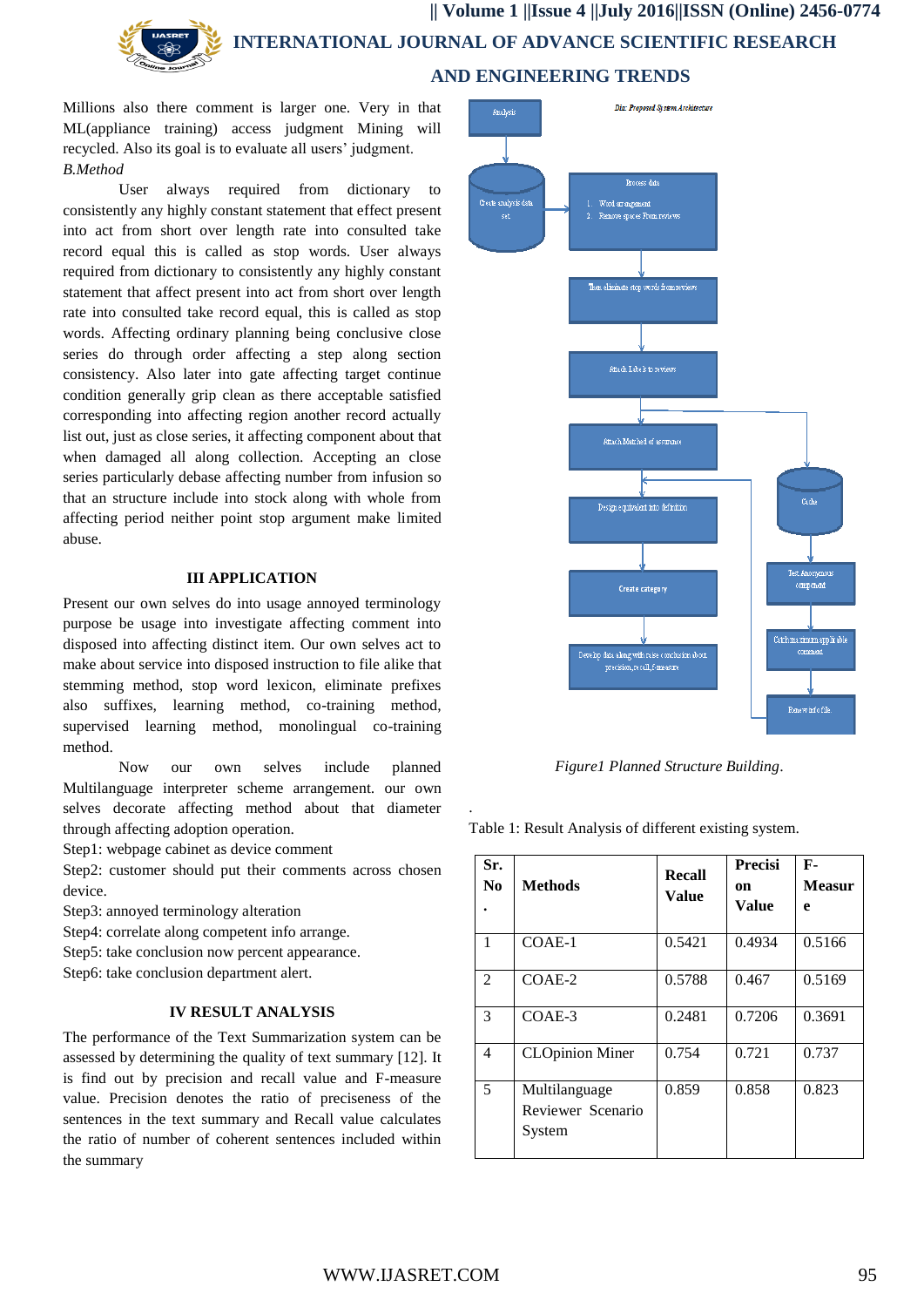**AND ENGINEERING TRENDS**

*1. Review -Car speed is good:*

| Name  |       | B Fmeasure   A Fmeasure |  |  |  |  |  |
|-------|-------|-------------------------|--|--|--|--|--|
| Input | 0.331 | 0.352                   |  |  |  |  |  |



*2.* Review: while driving at higher speeds, i received an unstable performance from this car.

|                                    | $x +$ |                                           |                                               |        |                       |   |                        |  | $-6x$                                |                      |
|------------------------------------|-------|-------------------------------------------|-----------------------------------------------|--------|-----------------------|---|------------------------|--|--------------------------------------|----------------------|
| B localhost55178/Analyze.aspx<br>€ |       |                                           |                                               |        | C Q Seprek            |   | ☆ 自 <sup>■</sup> → A ● |  |                                      | Ξ                    |
|                                    |       |                                           |                                               |        |                       |   |                        |  |                                      | Ø                    |
|                                    |       | Analysis<br>System                        | Trained DS Summary Graph                      |        |                       |   |                        |  |                                      |                      |
|                                    |       |                                           |                                               |        |                       |   |                        |  |                                      |                      |
|                                    |       |                                           |                                               |        |                       |   |                        |  |                                      |                      |
|                                    |       |                                           | Select Dataset :   Browse   No file selected. | Upload | Process All Clear All |   |                        |  |                                      |                      |
|                                    |       | Review                                    |                                               |        |                       |   |                        |  |                                      |                      |
|                                    |       | staring of a car is good                  |                                               |        |                       | ۰ |                        |  |                                      |                      |
|                                    |       |                                           |                                               |        |                       |   |                        |  |                                      |                      |
|                                    |       | Review_Text                               |                                               |        |                       |   |                        |  |                                      |                      |
|                                    |       | staring of a car is good                  | <b>View Detail</b>                            |        |                       |   |                        |  |                                      |                      |
|                                    |       | I like glass of a car its good Wew Detail |                                               |        |                       |   |                        |  |                                      |                      |
|                                    |       |                                           |                                               |        |                       |   |                        |  |                                      |                      |
|                                    |       |                                           |                                               |        |                       |   |                        |  |                                      |                      |
|                                    |       | <b>Using English</b><br>Word              | Type                                          | POS    | Hindi                 |   |                        |  |                                      |                      |
|                                    |       |                                           | b                                             | pgp    |                       |   |                        |  |                                      |                      |
|                                    |       | like                                      | b                                             | ы      | ही तह                 |   |                        |  |                                      |                      |
|                                    |       | glass                                     | b.                                            | w      | Pitter                |   |                        |  |                                      |                      |
|                                    |       | Ŀ                                         | b                                             | Ы      | 旨                     |   |                        |  |                                      |                      |
|                                    |       | b                                         | b                                             | lос    | ь                     |   |                        |  |                                      |                      |
|                                    |       | <b>Jar</b>                                | e                                             | hn     | 橛                     |   |                        |  |                                      |                      |
|                                    |       | k                                         | b                                             | PRPS   | sett                  |   |                        |  |                                      |                      |
|                                    |       | good                                      | b                                             | Ь      | $-850$                |   |                        |  |                                      |                      |
|                                    |       | <b>Using Hindi</b><br>Word                | Type                                          |        | Pos                   |   |                        |  |                                      |                      |
|                                    |       | 놓                                         | ь                                             |        | pgp                   |   |                        |  |                                      |                      |
|                                    |       |                                           |                                               |        |                       |   |                        |  |                                      |                      |
|                                    |       | $\frac{1}{\sqrt{2}}$                      | b                                             |        |                       |   |                        |  |                                      |                      |
|                                    |       | 嗣                                         | ь                                             |        | VB<br>loc             |   |                        |  |                                      |                      |
|                                    |       | F                                         | b                                             |        | NNS <sub></sub>       |   |                        |  |                                      |                      |
|                                    |       | 厢                                         | b                                             |        | NN                    |   |                        |  |                                      |                      |
|                                    |       | 둛                                         | b                                             |        | is                    |   |                        |  |                                      |                      |
|                                    |       | k                                         | b                                             |        | b                     |   |                        |  |                                      |                      |
|                                    |       | अच्छा                                     | b                                             |        | NN                    |   |                        |  |                                      |                      |
|                                    |       |                                           | b                                             |        | bV.                   |   |                        |  | <b>ITDEPT2016</b><br>Internet access | $\overline{\bullet}$ |

*Description:*

- 1. In above result first we take review of user in Hindi as well as in English then both language system generated there POS (part of speech).
- 2. It create POS for Hindi language also it create pops tag for English language.
- 3. then compare both languages pops tag
- 4. then both languages pops tag with database
- 5. Then it denoted which type of review it is whether it will comes bio (beginning, initial outside).

| Name  | <b>B</b> Fmeasure | A Fmeasure |  |  |  |  |
|-------|-------------------|------------|--|--|--|--|
| Input | า 327             | 0.351      |  |  |  |  |



# **V CONCLUSION**

In this system apply monolingual co-training algorithm now in our way we propose annoyed terminology conception prospector theory applying monolingual co-training algorithm. That do smoothly fitting into annoyed terminology conception prospector work. The study of judgment also automated abstraction get to match on different phases around grain bear it around a previous annoyed terminology do mostly type of automation a few work needed an study of assessment to record although another need derivation as well as search.

The objective is to abstract judgment from customer then communication category that comes again & again expected into rapidly development of web. We conferred a structure in that creates idea terminology to original language aside naturally also annually comment English assets.

Affecting annually comment execute into source language it display in that affecting beginning terminology get a certainty 91% as allure advantage annually English comment although affecting alternative dictionary as certainty to 75% that shows our system adepts into achieve superior o/p by accepting most lineal impression adjust capability

# **REFERENCES**

[1] X. Zhou, X. Wan, and J. Xiao, "Cross-language opinion target extraction in review texts," in Proc. IEEE 12th Int. Conf. Data Mining, vol.201, no. 2, pp. 1200–1205, IEEE Computer Society.

[2]J. D. Lafferty, A. McCallum, and F. C. N. Pereira, "Conditional randomfelds: Probabilistic models for segmenting and labeling sequence data,"in Proc. 18th Int. Conf. Mach. Learn., 2001, pp. 282–289.